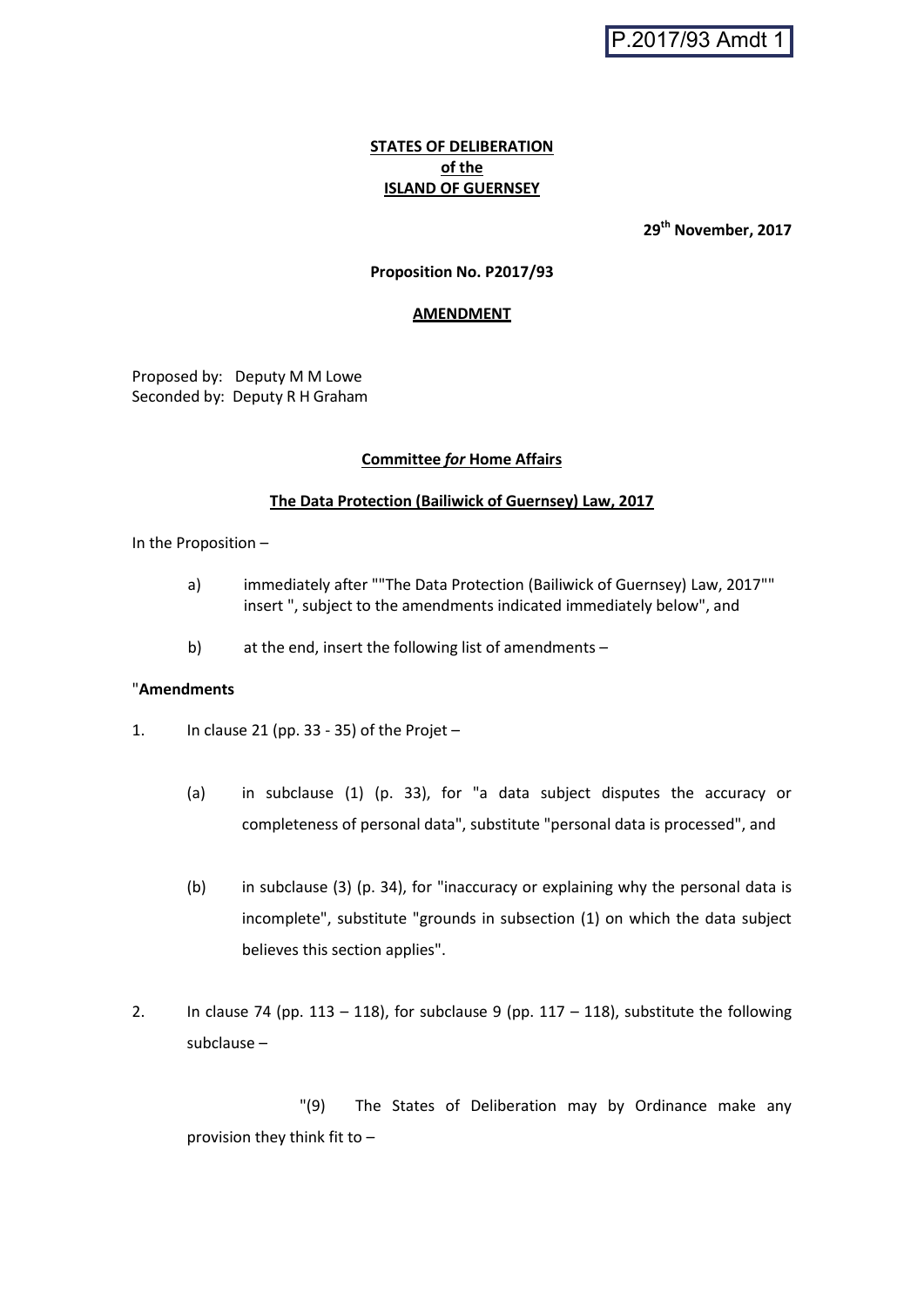- (a) exempt any person from the power of the Authority to order an administrative fine,
- (b) specify a limit to the amount that may be ordered by the Authority by way of an administrative fine against any person, in addition to the limits specified in section 75, or
- (c) otherwise restrict the power of the Authority to order an administrative fine against any person.".
- 3. In clause 108 (pp. 160 164) of the Projet, immediately after subclause (5) (p. 163), insert the following subclauses –
	- $"$ (6) An Ordinance made under this Law ceases to have effect
		- (a) in Alderney if, within the period of four months immediately following the approval date, the States of Alderney resolve to disapprove its application to Alderney, and
		- (b) in Sark if, at the first or second meeting of the Chief Pleas of Sark following the approval date, the Chief Pleas resolve to disapprove its application to Sark.

(7) If the States of Alderney or the Chief Pleas of Sark resolve to disapprove the application of an Ordinance in accordance with subsection (6), the Ordinance ceases to have effect in Alderney or (as the case may be) Sark, but without prejudice to –

> (a) anything done under the Ordinance in Alderney or (as the case may be) Sark, or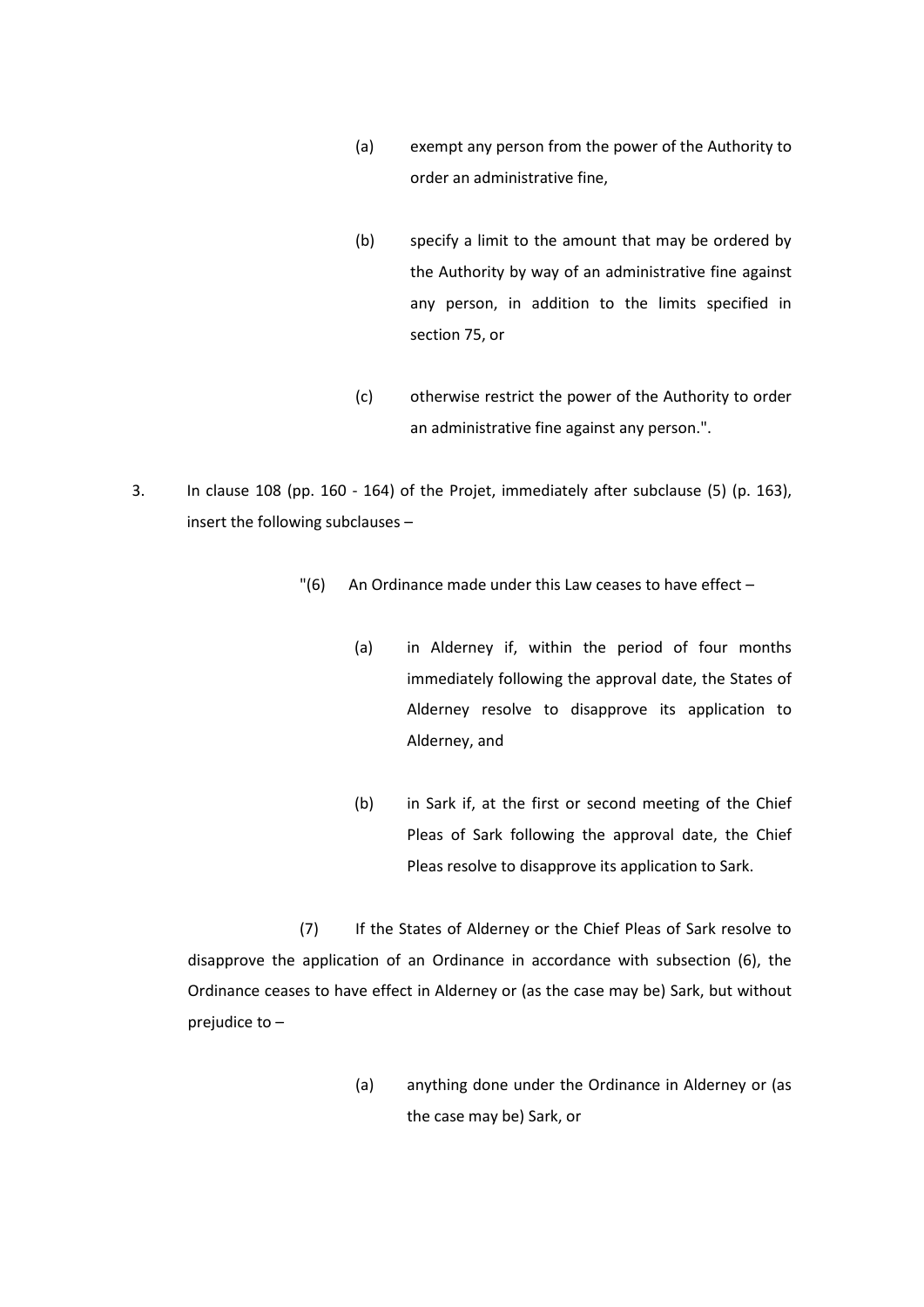(b) the making of a new Ordinance having effect in Alderney or (as the case may be) Sark.

(8) In this section, "**approval date**", in relation to an Ordinance, means the date of its approval by the States of Deliberation.".

- 4. In clause 109 (pp. 164 167) of the Projet, immediately after subclause (5) (p. 166), insert the following subclauses –
	- $"$ (6) Regulations made under this Law cease to have effect  $-$ 
		- (a) in Alderney if, within the period of four months immediately following the relevant date, the States of Alderney resolve to disapprove the application of those regulations to Alderney, and
		- (b) in Sark if, at the first or second meeting of the Chief Pleas of Sark following the relevant date, the Chief Pleas resolve to disapprove the application of those regulations to Sark.

(7) If the States of Alderney or the Chief Pleas of Sark resolve to disapprove the application of any regulations in accordance with subsection (6), those regulations cease to have effect in Alderney or (as the case may be) Sark, but without prejudice to –

- (a) anything done under those regulations in Alderney or (as the case may be) Sark, or
- (b) the making of new regulations having effect in Alderney or (as the case may be) Sark.
- (8) In this section, "**relevant date**", in relation to any regulations,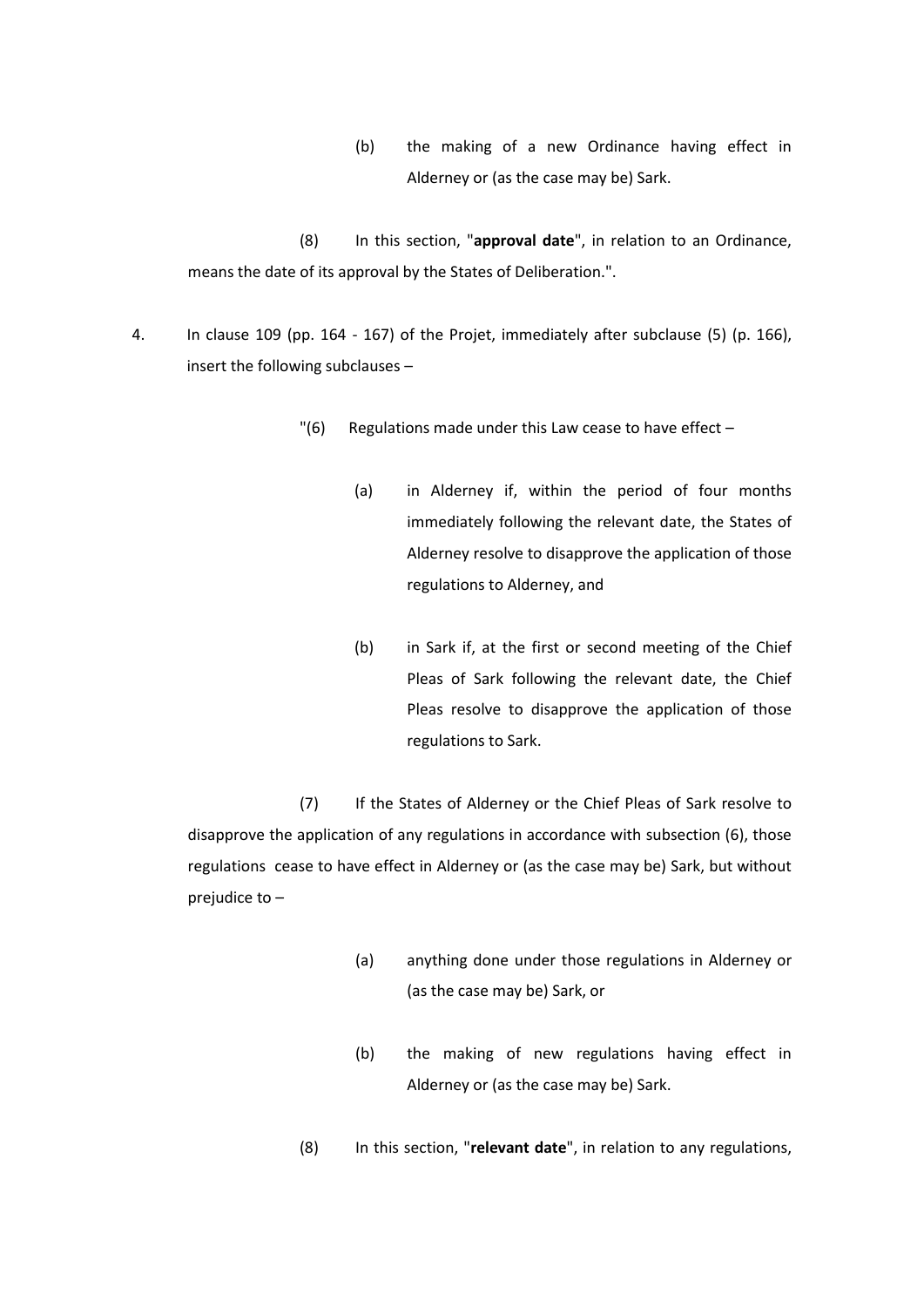means the date on which those regulations are made by the Committee.".

- 5. In clause 111(1) of the Projet
	- (a) for the definition of "**parental responsibility**" (p. 188) , substitute the following definition –

# ""**parental responsibility**" –

- (a) in relation to Guernsey and Alderney, has the meaning given by section 5 of the Children (Guernsey and Alderney) Law, 2008, and
- (b) in relation to Sark, has the meaning given by section 4 of the Children (Sark) Law, 2016,",
- (b) in paragraph (c)(iii) of the definition of "**police officer**" (pp. 189-191), for "Court of the Seneschal", substitute "Constable", and
- (c) in the definition of "**safeguard data subject rights**" (p. 197), immediately after "**safeguard data subject rights**", insert "means".
- 6. In Schedule 1 to the Projet, immediately after paragraph 2 (p. 204), insert the following paragraph –

# "**3. Application to the Constable of Sark, etc.**

- (1) This Law applies to the Constable and the Vingtenier.
- (2) For the purposes of this Law each of
	- (a) the Assistant Constable of Sark, and
	- (b) a special constable appointed by the Constable whilst acting as such, is to be regarded as a servant of the Constable.
- (3) In this paragraph, "**the Constable**" means the Constable of Sark.".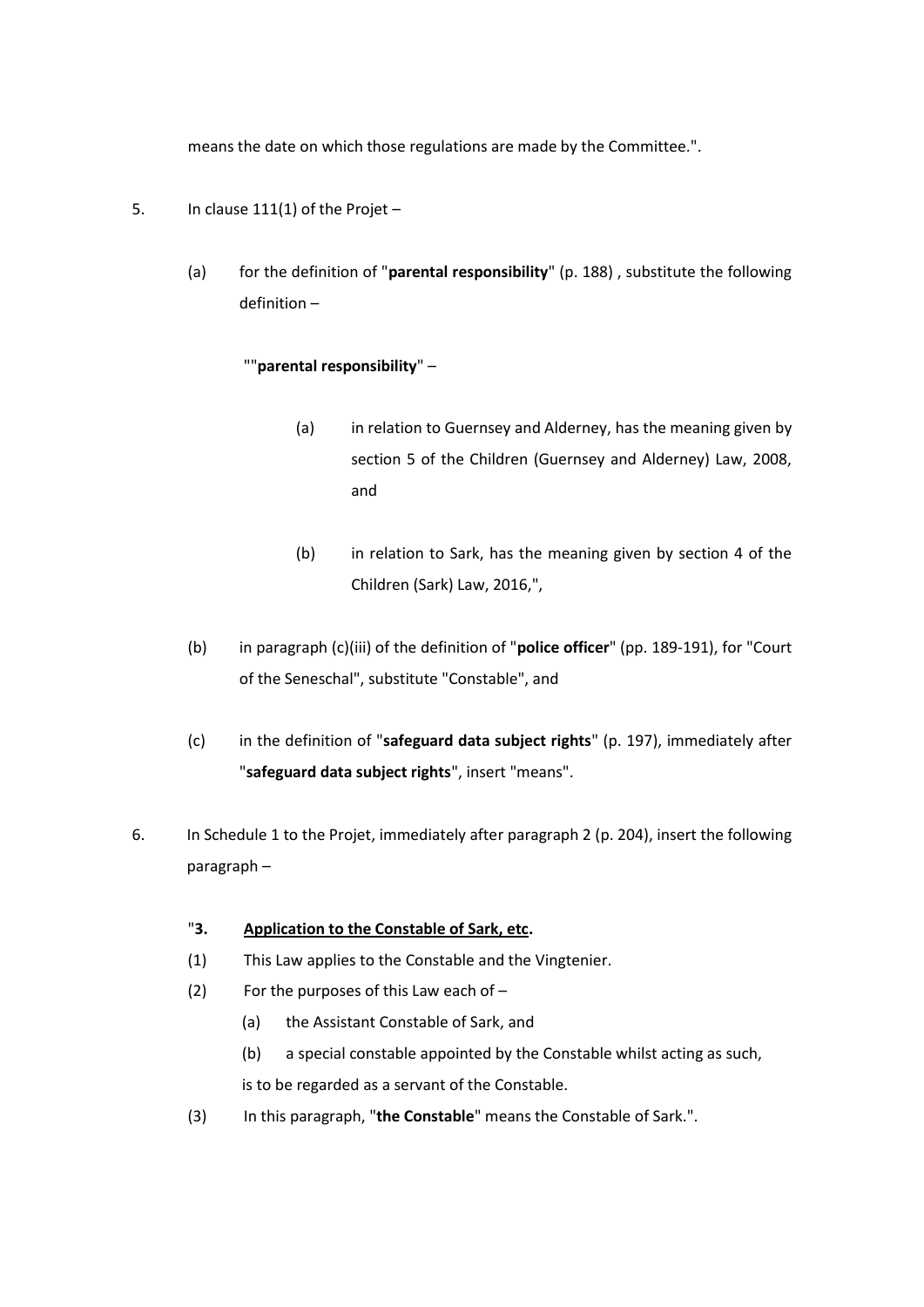7. In Schedule 4 to the Projet, in paragraph 2 (p. 213), immediately after "processor", insert "in accordance with any regulations made for this purpose".

### **Explanatory Memorandum**

This Amendment makes amendments to the provisions of the draft Projet entitled "The Data Protection (Bailiwick of Guernsey) Law, 2017". The amendments in paragraphs 1, 5(c) and 7, are intended to correct minor errors. The amendment in paragraph 2 is intended to allow further consideration to be given to the scope and extent of any exemptions or limitations to the power of the Authority to order administrative fines. All the other amendments are proposed following representations made on behalf of the Chief Pleas of Sark.

Paragraph 1 of the proposed amendments amends clause 21(1) and (3) of the Projet to clarify that the right to erasure applies in any of the circumstances set out in paragraphs (a) to (f) of clause 21(1), regardless whether or not the data subject disputes the accuracy or completeness of the personal data.

Paragraph 2 of the proposed amendments substitutes clause 74(9) with a new subclause (9) that provides for the States of Deliberation to make provision by Ordinance to exempt specified persons from the power of the Authority to order an administrative fine, to limit the amount of administrative fine that may be ordered against a specified person, or to otherwise restrict the power of the Authority to order such fines against a specified person. This amendment would allow further consideration to be given to the appropriate scope of any exemptions to or limits on administrative fines, as such exemptions and limitations would be prescribed in an Ordinance and not in the Projet itself.

Paragraph 3 of the proposed amendments inserts new subclauses (6) to (8) in clause 108 of the Projet**.** These new subclauses enable the States of Alderney to disapprove an Ordinance within four months of its approval by the States of Deliberation, and the Chief Pleas of Sark to disapprove an Ordinance at their first or second meeting following its approval by the States of Deliberation. If so disapproved, the Ordinance ceases to have effect in Alderney or (as the case may be) Sark, but without prejudice to anything done under it, or to the making of a new Ordinance, in relation to Alderney or (as the case may be) Sark.

Under the Projet the Committee *for* Home Affairs has powers to make regulations which have effect throughout the Bailiwick. Paragraph 4 of the proposed amendments inserts new subclauses (6) to (8) in clause 109 of the Projet (general provisions as to regulations)**.** As with the amendment to clause 108, these new subclauses enable the States of Alderney to disapprove regulations within four months of the Committee *for* Home Affairs making those regulations, and the Chief Pleas of Sark to disapprove regulations at their first or second meeting following the making of those regulations by the Committee. If so disapproved, those regulations cease to have effect in Alderney or (as the case may be) Sark, but without prejudice to anything done under them, or to the making of new regulations, in relation to Alderney or (as the case may be) Sark.

Paragraph 5 of the proposed amendments amends three definitions in clause 111(1) of the Projet.